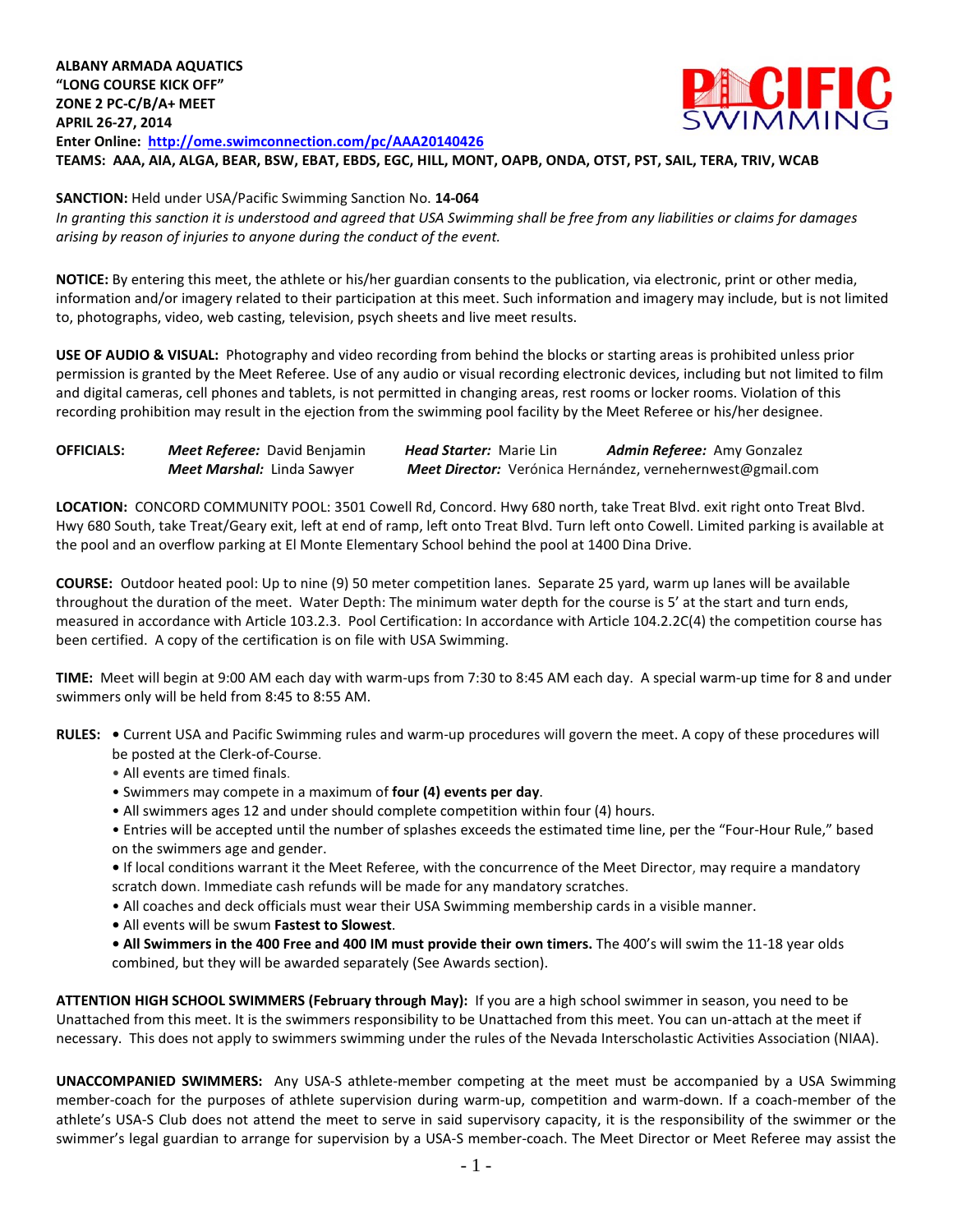swimmer in making arrangements for such supervision; however, it is recommended that such arrangements be made in advance of the meet by the athlete's USA-S Club Member-Coach.

**RACING STARTS:** Swimmers must be certified by a USA-S member-coach as being proficient in performing a racing start, or must start the race in the water. It is the responsibility of the swimmer or the swimmer's legal guardian to ensure compliance with this requirement.

**RESTRICTIONS:** • Smoking and the use of other tobacco products is prohibited on the pool deck, in the locker rooms, in spectator

- seating, on standing areas and in all areas used by swimmers, during the meet and during warm-up periods.
- Sale and use of alcoholic beverages is prohibited in all areas of the meet venue.
- No glass bottles and containers of any kind are permitted anywhere in the meet venue.
- No propane containers or heaters are permitted at meet venue, except for snack bar/meet operations.
- No pets allowed inside the venue with the exception of service animals.
- All shelters must be properly secured.

• Except where venue facilities require otherwise, changing into or out of swimsuits other than in locker rooms or other designated areas is not appropriate and is strongly discouraged.

**ELIGIBILITY:** • Swimmers must be current members of USA-S and enter their name and registration number on the meet entry card as they are shown on their Registration Card. If this is not done, it may be difficult to match the swimmer with the registration and times database. The meet host will check all swimmer registrations against the SWIMS database and if not found to be registered, the Meet Director shall accept the registration at the meet (a \$10 surcharge will be added to the regular registration fee). Duplicate registrations will be refunded by mail.

• Swimmers in the "A" Division must have met at least the listed "PC-A" time standard. Swimmers in the "B" Division must have met at least the listed "PC-B" time standard. All entry times slower than the listed "PC-B" time standard will be in the "C" Division.

• Entries with **"NO TIME" will not be accepted.** If Long Course times are not available, Short Course times will be accepted, as long as they are designated as such.

• No converted times will be accepted.

• Entry times submitted for this meet will be checked against a computer database and may be changed in accordance with Pacific Swimming Entry Time Verification Procedures.

- Disabled swimmers are welcome to attend this meet and should contact the Meet Director or Meet Referee regarding any special accommodations on entry times and seeding per Pacific Swimming policy.
- Swimmers 19 years of age and over may compete in the meet for time only, no awards.
- The swimmer's age will be the age of the swimmer on the first day of the meet.

**ENTRY PRIORITY:** Meet entries will not be accepted any earlier than March 22, 2014. Entries from members of Zone 2 teams in "good standing," postmarked or entered online by 11:59 p.m. on April 6th, 2014 will be given priority acceptance. Zone 2 teams assigned to this site are: AAA, AIA, ALGA, BEAR, BSW, EBAT, EBDS, EGC, HILL, MONT, OAPB, ONDA, OTST, PST, SAIL, TERA, TRIV, & WCAB**.** All entries from Zone 2, all other Pacific LSC Zones and other LSC's, either postmarked, entered online, or hand delivered by the entry deadline will be considered in the order that they were received.

**TEAM ASSIGNMENTS:** The following teams are assigned to compete at this venue: AAA,

**ENTRY FEES:** \$2.75 per event plus a \$10.00 participation fee per swimmer. Entries will be rejected if payment is not sent at time of request.

**ONLINE ENTRIES:** To enter online go to **<http://ome.swimconnection.com/pc/aaa20140426>** to receive an immediate entry confirmation. This method requires payment by credit card. Swim Connection, LLC charges a processing fee for this service, equal to \$1 per swimmer plus 5% of the total Entry Fees. Please note that the processing fee is a separate fee from the Entry Fees. If you do not wish to pay the processing fee, enter the meet using a mail entry. **Entering online is a convenience, is completely voluntary, and is in no way required or expected of a swimmer by Pacific Swimming.** Online entries will be accepted through Wednesday, April 16 until 11:59 PM.

**MAILED OR HAND DELIVERED ENTRIES:** Entries must be on the attached consolidated entry form. Forms must be filled out completely and printed clearly with swimmers best time. Entries must be postmarked by midnight, Monday, April 14, or hand delivered by 7:00 p.m. Wednesday, April 16 to either address listed below. No late entries will be accepted. No refunds will be made, except mandatory scratch downs. Requests for confirmation of receipt of entries should include a self-addressed envelope.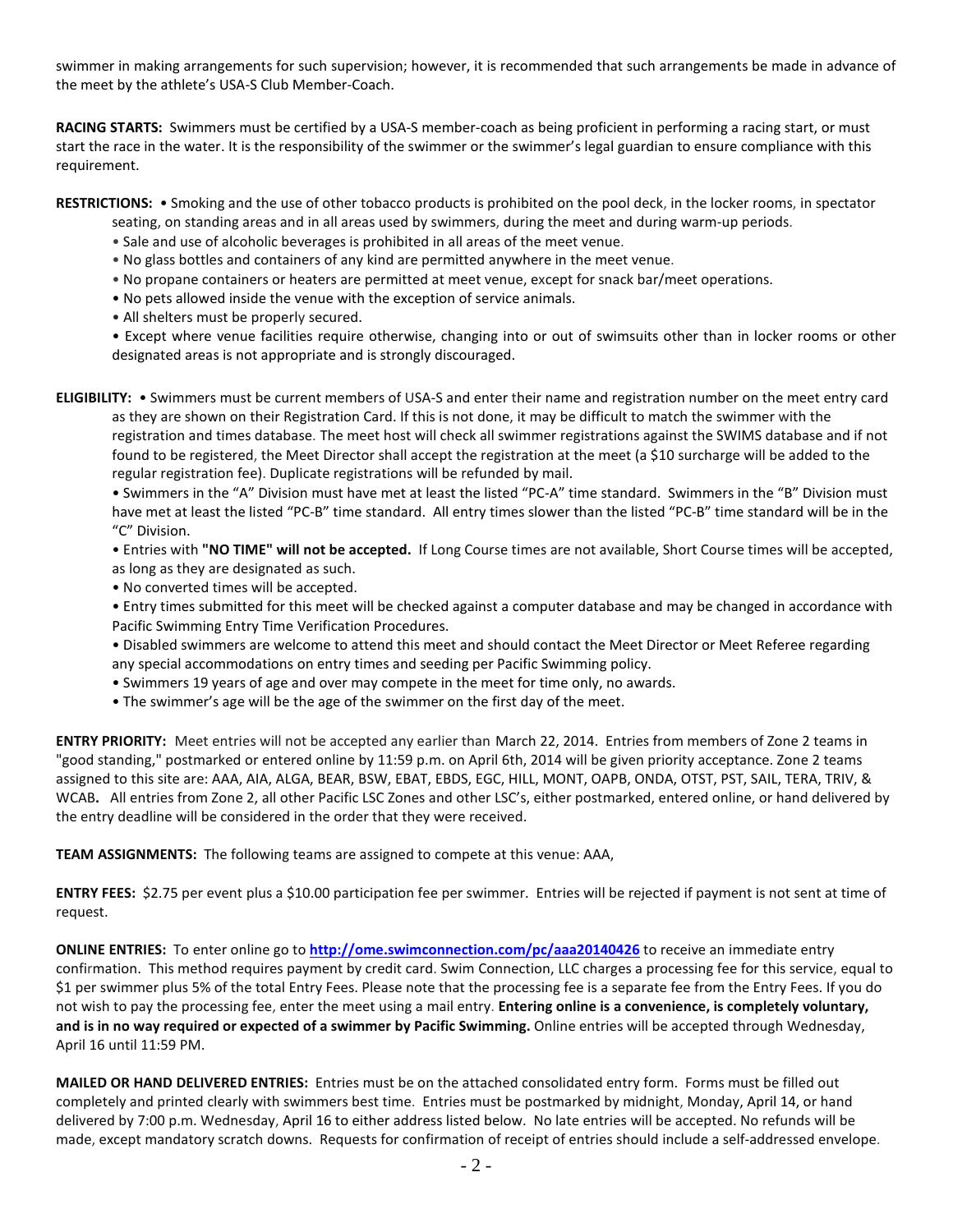**Make check payable to:** Albany Armada Aquatics **OR Hand deliver entries to**: Verónica Hernández on the Albany High Pool Deck **Mail entries to:** 2540 Yerba Hills Court **at: 603 Key Route Blvd, Albany, CA 94706** San Jose, CA 95121 (No mailed entries to this address)

**CHECK-IN:** The meet will be deck seeded. Swimmers must check-in at the Clerk-of-Course. Close of check-in for all individual events shall be no more than 60 minutes before the start of the first heat of the event. No event shall be closed more than 30 minutes before the scheduled start of the session. Swimmers who do not check in will not be seeded and will not be allowed to compete in that event.

**SCRATCHES:** Any swimmer not reporting for or competing in an individual timed final event shall not be penalized. Any swimmer who must withdraw from an event is asked to scratch that event at clerk of course; if the event has already been seeded, the swimmer is requested to notify the referee immediately.

**AWARDS:** First through eighth place swimmers in each age group/gender will be awarded in each division: C/B/A+. Events that contain multiple age group participants will be awarded as such: 8 & Under, 9-10, 11-12, 13-14, 15-18. All B swimmers achieving a New PC-A time will be awarded a standard A medal, regardless of place achieved in the event. No awards will be given for swimmers 19 years of age and older. Note: Individual awards must be picked up at the meet. Awards will not be mailed.

**ADMISSION:** Free. A 2 day program will be available for purchase at the meet.

**REFRESHMENTS:** A snack bar will be available throughout the competition. Coaches and working deck officials will be provided lunch. Hospitality will serve refreshments to timers and volunteers.

**MISCELLANEOUS:** No overnight parking is allowed. Facilities will not be provided after meet hours.

## **MINIMUM OFFICIALS:**

| # of Swimmers Entered in Meet per Team | # of Trained and Carded Officials Required |
|----------------------------------------|--------------------------------------------|
| $1 - 10$                               |                                            |
| $11 - 25$                              |                                            |
| 26-50                                  |                                            |
| 51-75                                  |                                            |
| 76-100                                 |                                            |
| Every 20 Swimmers Over 100             | $+1$                                       |

## **EVENT SUMMARY**

|           |                | Saturday       |                  | Sunday   |                   |            |            |  |  |
|-----------|----------------|----------------|------------------|----------|-------------------|------------|------------|--|--|
| 8 & Un    | $9 - 10$       | $11 - 12$      | 13 & Up          | 8 & Un   | $9 - 10$          | $11 - 12$  | 13 & Up    |  |  |
|           | 200 Free       | 200 Free       | 200 Free         |          | 200 IM            | 200 IM     | 200 IM     |  |  |
| 50 Breast | 50 Breast      | 50 Breast      | 100 Breast       | 50 Back  | 50 Back           | 50 Back    | 100 Back   |  |  |
|           | 100 Back       | 100 Back       | 200 Back         |          | 100 Breast        | 100 Breast | 200 Breast |  |  |
|           | <b>100 Fly</b> | <b>100 Fly</b> | <b>100 Fly</b>   | 50 Fly   | <b>50 Fly</b>     | 50 Fly     | 100 Free   |  |  |
| 50 Free   | 50 Free        | 50 Free        | 50 Free          | 100 Free | 100 Free          | 100 Free   | 200 Fly    |  |  |
|           |                |                | 11 & Over 400 IM |          | 9 & Over 400 Free |            |            |  |  |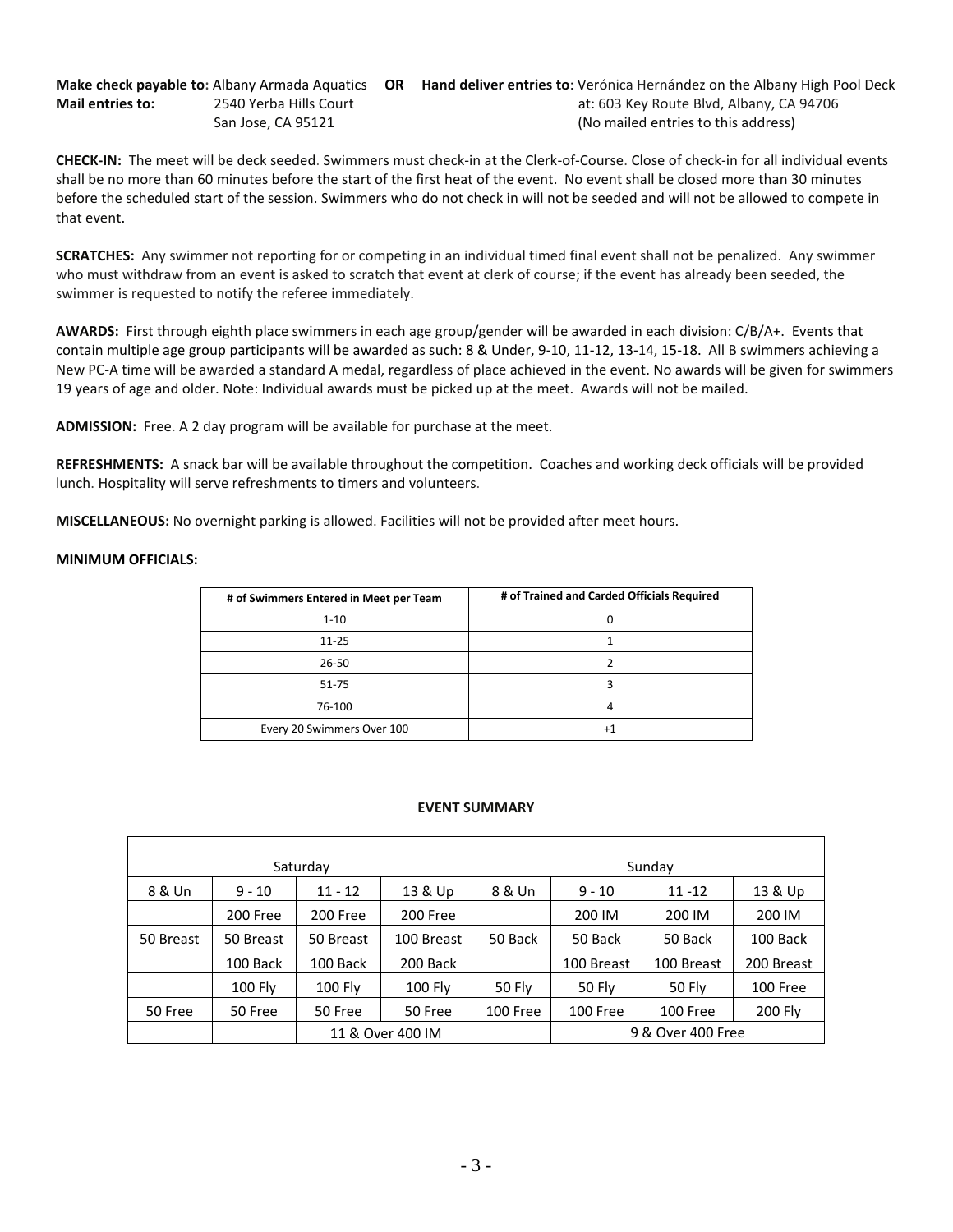| Girls<br>Event # | Saturday Events<br>Age Group, Event Description | Boys<br>Event # | Girls<br>Event # | <b>Sunday Events</b><br>Age Group, Event Description | Boys<br>Event# |
|------------------|-------------------------------------------------|-----------------|------------------|------------------------------------------------------|----------------|
| 1                | 13 & Up 200 Free                                | $\overline{2}$  | 33               | 13 & Up 200 IM                                       | 34             |
| 3                | 11 - 12 200 Free                                | 4               | 35               | 11 - 12 200 IM                                       | 36             |
| 5                | 9 - 10 200 Free                                 | 6               | 37               | 9 - 10 200 IM                                        | 38             |
| $\overline{7}$   | 13 & Up 100 Breast                              | 8               | 39               | 13 & Up 100 Back                                     | 40             |
| 9                | 11 - 12 50 Breast                               | 10              | 41               | 11 - 12 50 Back                                      | 42             |
| 11               | 10 & Un 50 Breast                               | 12              | 43               | 10 & Un 50 Back                                      | 44             |
| 13               | 13 & Up 200 Back                                | 14              | 45               | 13 & Up 200 Breast                                   | 46             |
| 15               | 11 - 12 100 Back                                | 16              | 47               | 11 - 12 100 Breast                                   | 48             |
| 17               | 9 - 10 100 Back                                 | 18              | 49               | 9 - 10 100 Breast                                    | 50             |
| 19               | 13 & Up 100 Fly                                 | 20              | 51               | 13 & Up 100 Free                                     | 52             |
| 21               | 11-12 100 Fly                                   | 22              | 53               | 11 - 12 50 Fly                                       | 54             |
| 23               | 9 - 10 100 Fly                                  | 24              | 55               | 10 & Un 50 Fly                                       | 56             |
| 25               | 13 & Up 50 Free                                 | 26              | 57               | 13 & Up 200 Fly                                      | 58             |
| 27               | 11 - 12 50 Free                                 | 28              | 59               | 11 - 12 100 Free                                     | 60             |
| 29               | 10 & Un 50 Free                                 | 30              | 61               | 10 & Un 100 Free                                     | 62             |
| 31               | 11 & Up 400 IM                                  | 32              | 63               | 9 & Up 400 Free                                      | 64             |

Use the following URL to find the time standards:<http://www.pacswim.org/swim-meet-times/standards>